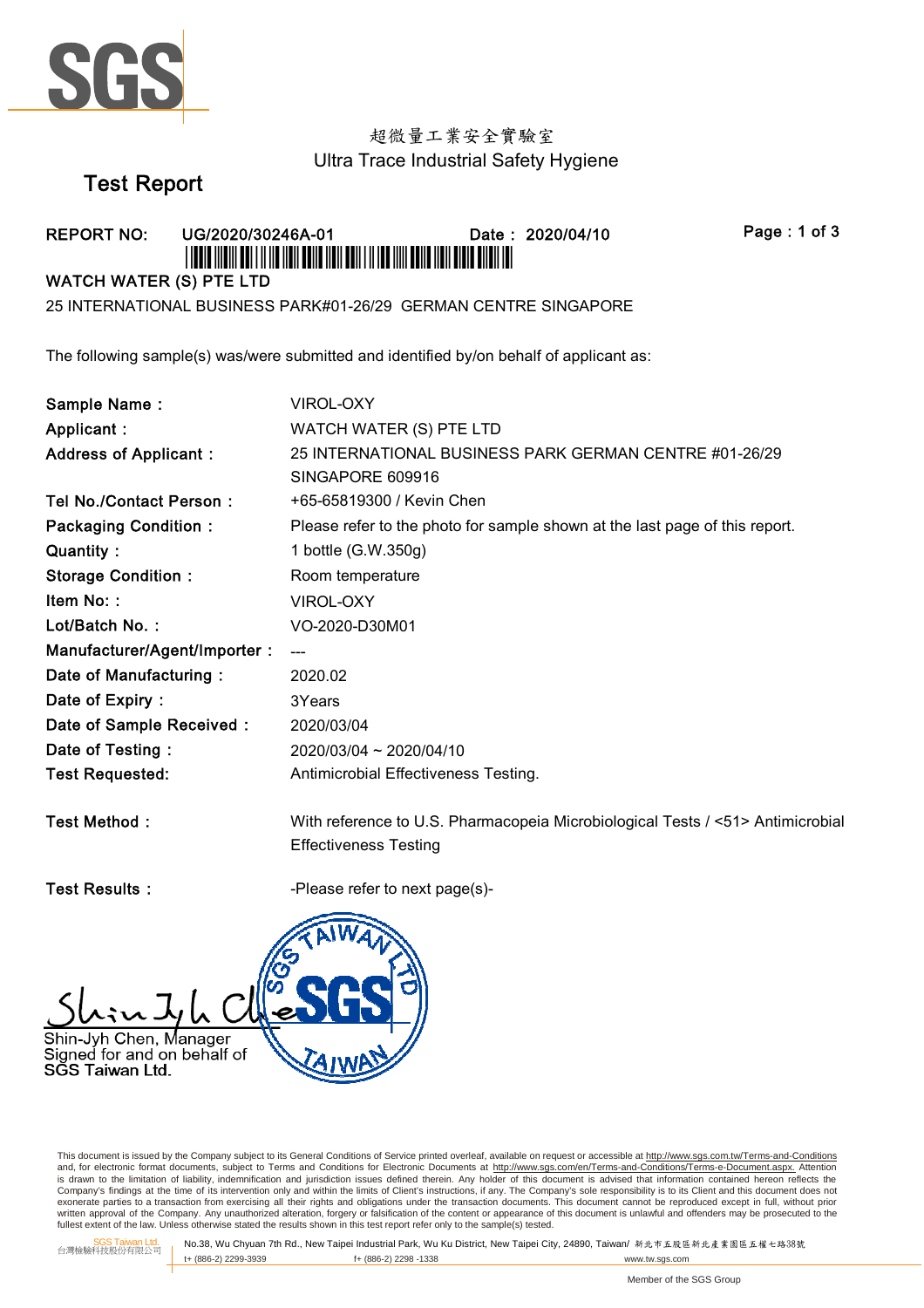

# 超微量工業安全實驗室 Ultra Trace Industrial Safety Hygiene

# **Test Report**

#### Date: 2020/04/10 **REPORT NO:** UG/2020/30246A-01 <u> I TERTE MENTERE I TERRE MEN ERA MEN DEN TA MER MATERIEN BEHE DER EN BIJ DE </u>

Page: 2 of 3

### **WATCH WATER (S) PTE LTD**

25 INTERNATIONAL BUSINESS PARK#01-26/29 GERMAN CENTRE SINGAPORE

#### **Test Results:**

| Organism                           | <b>Original inoculum</b><br>(CFU/mL) | <b>Contact</b><br>time | Counts of the<br>sample at contact<br>time (CFU/mL) | Anti Micro<br>Activity (%) |
|------------------------------------|--------------------------------------|------------------------|-----------------------------------------------------|----------------------------|
| Staphylococcus aureussubsp. aureus | $4.4 \times 10^{5}$                  | 10 mins                | $<$ 1                                               | >99.9                      |
| Escherichia coli                   | $1.3 \times 10^{5}$                  | 10 mins                | $<$ 1                                               | >99.9                      |
| Penicillium funiculosm             | $3.1 \times 10^{5}$                  | 10 mins                | <1                                                  | >99.9                      |

NOTE ·

1. The test report merely reflects the test results of the consigned matters of the client

and is not a certification of the legitimacy of the related products.

2.All items in this testing report is based on the request from client and we are responsible for that.

3. The content of this report is invalid if it is not presented as the entire report.

4. Organism No.:

Staphylococcus aureussubsp. aureus BCRC 12154; ATCC 6538 Escherichia coli BCRC 11634 ; ATCC 8739

Penicillium funiculosm BCRC 30438 ; ATCC 11797

5. Anti Micro Activity R(%)<1% represents no significant effect of Bacteriostasis/Fungistasis.

- END -

This document is issued by the Company subject to its General Conditions of Service printed overleaf, available on request or accessible at http://www.sqs.com.tw/Terms-and-Conditions and, for electronic format documents, subject to Terms and Conditions for Electronic Documents at http://www.sgs.com/en/Terms-and-Conditions/Terms-e-Document.aspx. **Attention** is drawn to the limitation of liability, indemnification and jurisdiction issues defined therein. Any holder of this document is advised that information contained hereon reflects the Company's findings at the time of its intervention only and within the limits of Client's instructions, if any. The Company's sole responsibility is to its Client and this document does not exonerate parties to a transaction from exercising all their rights and obligations under the transaction documents. This document cannot be reproduced except in full, without prior written approval of the Company. Any unauthorized alteration, forgery or falsification of the content or appearance of this document is unlawful and offenders may be prosecuted to the fullest extent of the law. Unless othe